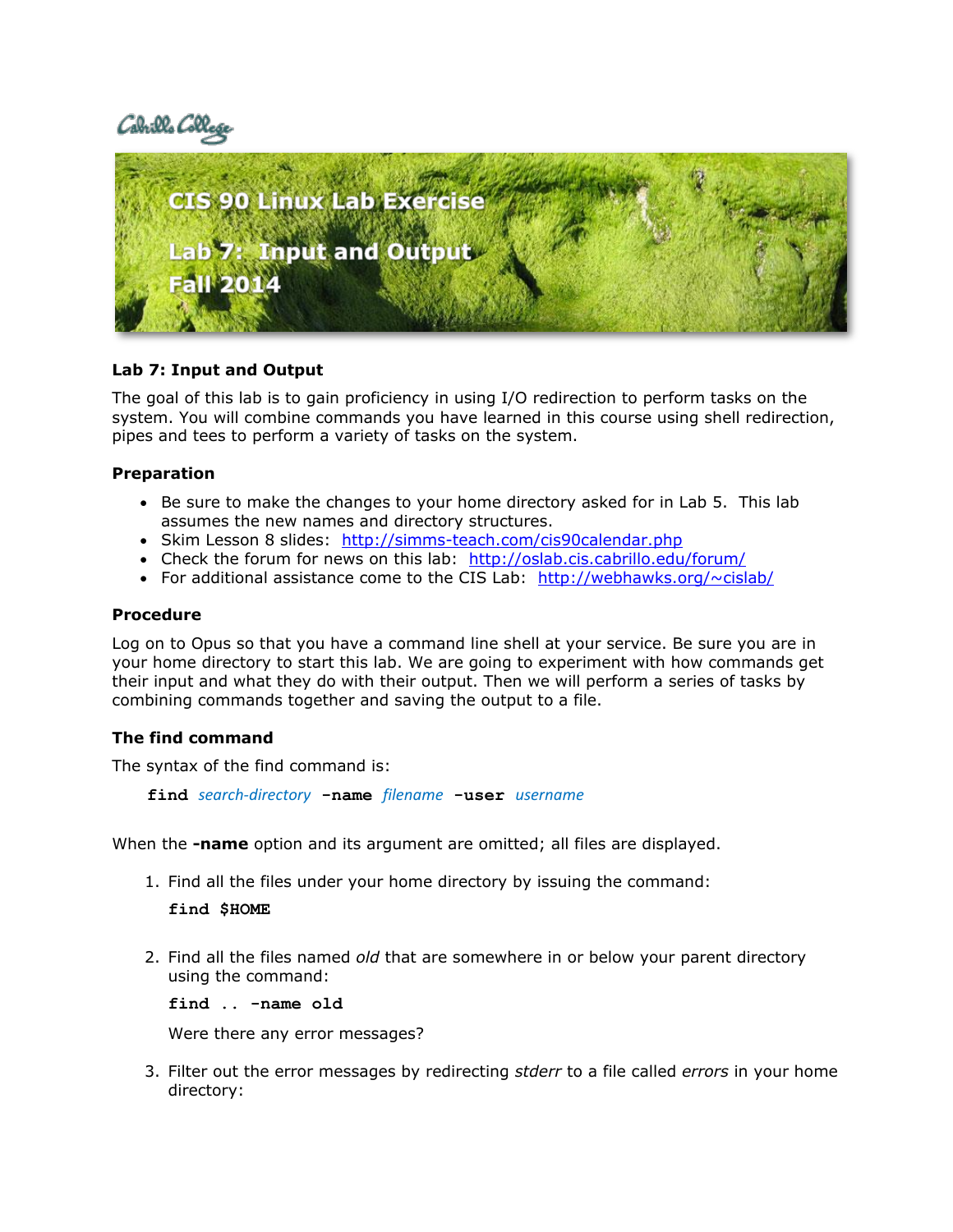**find .. -name old 2> errors**

4. Another useful option to the find command is **-user** which takes an argument of a user's name or id #. With this command you can find all the files that you own on the entire system and save them in a text file. Since we may get some error messages for directories we don't have permission for, let's also redirect the errors to the "bit bucket". This command may take a minute or so.

**find / -user \$LOGNAME > myfiles 2> /dev/null**

#### **The grep command**

The syntax of the **grep** command is:

**grep "***search-string***"** *filenames...*

1. Find out how many of the sonnets contain the string "love" by changing your directory to *Shakespeare* and entering the command:

**grep "love" sonnet\***

Does **grep** find just the words "love" or the string of letters: l,o,v,e?

2. One of the nice things about **grep** is that it will read its input from *stdin* if it is not specified on the command line. Change back to your home directory and try this command:

#### **who | grep \$LOGNAME**

What command does this remind you of?

- 3. Run the above command again, but this time save the output to a file called *whoami*  in your home directory.
- 4. Can you combine the **file** command with **grep** to list all text files in your home directory?

**file \* | grep text**

#### **The wc command**

This command will count characters, words and lines in a text file. Often we are just interested in the number of lines in a file, so we use the -l option.

1. Let **wc** count the number of lines in Shakespeare's sonnets:

```
wc -l poems/Sha*/son*
```
Notice they all have the same number of lines?

2. Use word count to count all the files that you own on the system:

**wc -l myfiles**

3. Count the number of files there are underneath your parent directory, */home/cis90* : **find /home/cis90 | wc -l**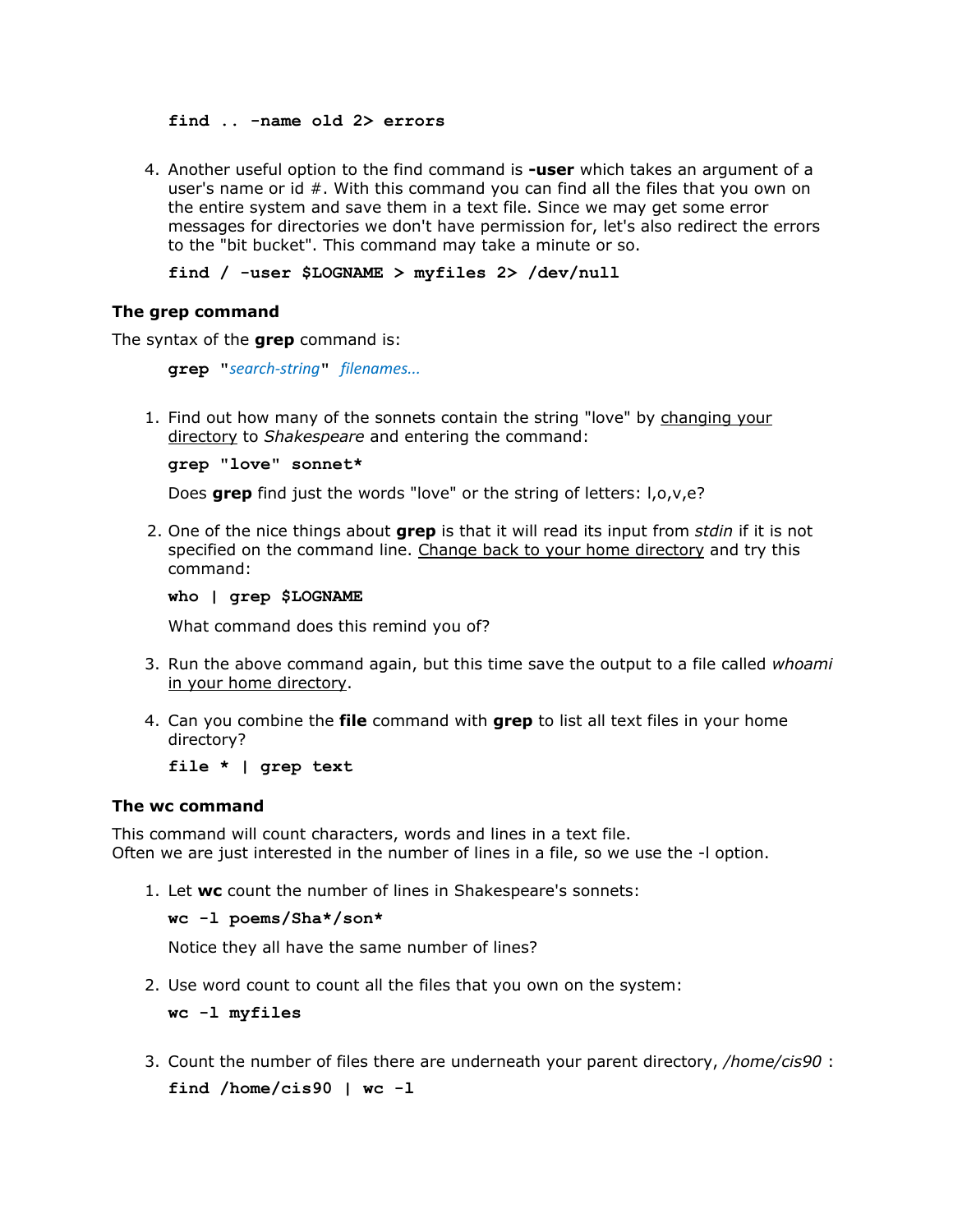# **The spell command**

Can be used to check the spelling in text files.

1. Let's find out how many misspelled words are in the file *small\_town*. Where is *small\_town*? Change to that directory and type:

```
spell small_town
```
Notice that some words may be spelled correctly but aren't in UNIX's dictionary.

2. Change to the *Shakespeare* directory and find how many misspellings there are in all the sonnets.

**spell sonnet\* | wc -l**

What if you wanted to see these misspelled words?

### **The sort command**

- 1. Change to your *misc* directory and display the file *fruit.* **cat fruit**
- 2. Sort the contents of this file using the command:

```
sort fruit
```
Note: the contents of the *fruit* are unchanged; only the output is sorted.

3. Sort the *fruit* file in reverse order and save the results to *tiurf*

**sort -r fruit > tiurf** 

#### **The tee command**

1. At times, you may want to see the results of a command on your screen as well as saving those results to a file. This may be accomplished using the **tee** command which takes one source of input (stdin) and writes that input to two outputs: stdout and to a file named as a command line argument. Change to the *Shakespeare* directory and run the command:

**spell sonnet1 | tee words**

Notice how the misspelled words came to the screen and also went to the file *words*.

2. Now let's use the tee command to get a sorted list of the misspelled words in all of Shakespeare's sonnets and count how many there are all at the same time. Change to your home directory and use the **tee** command to collect the intermediary results:

```
spell poems/Shakespeare/son* | sort | tee words | wc -l
```
Display the file *words* to see all the misspelled words.

### **Putting Commands Together**

For your lab07, we are going to analyze your past 125 commands.

1. Create the file, *lab07*, by redirecting the output of the date command: **date > lab07**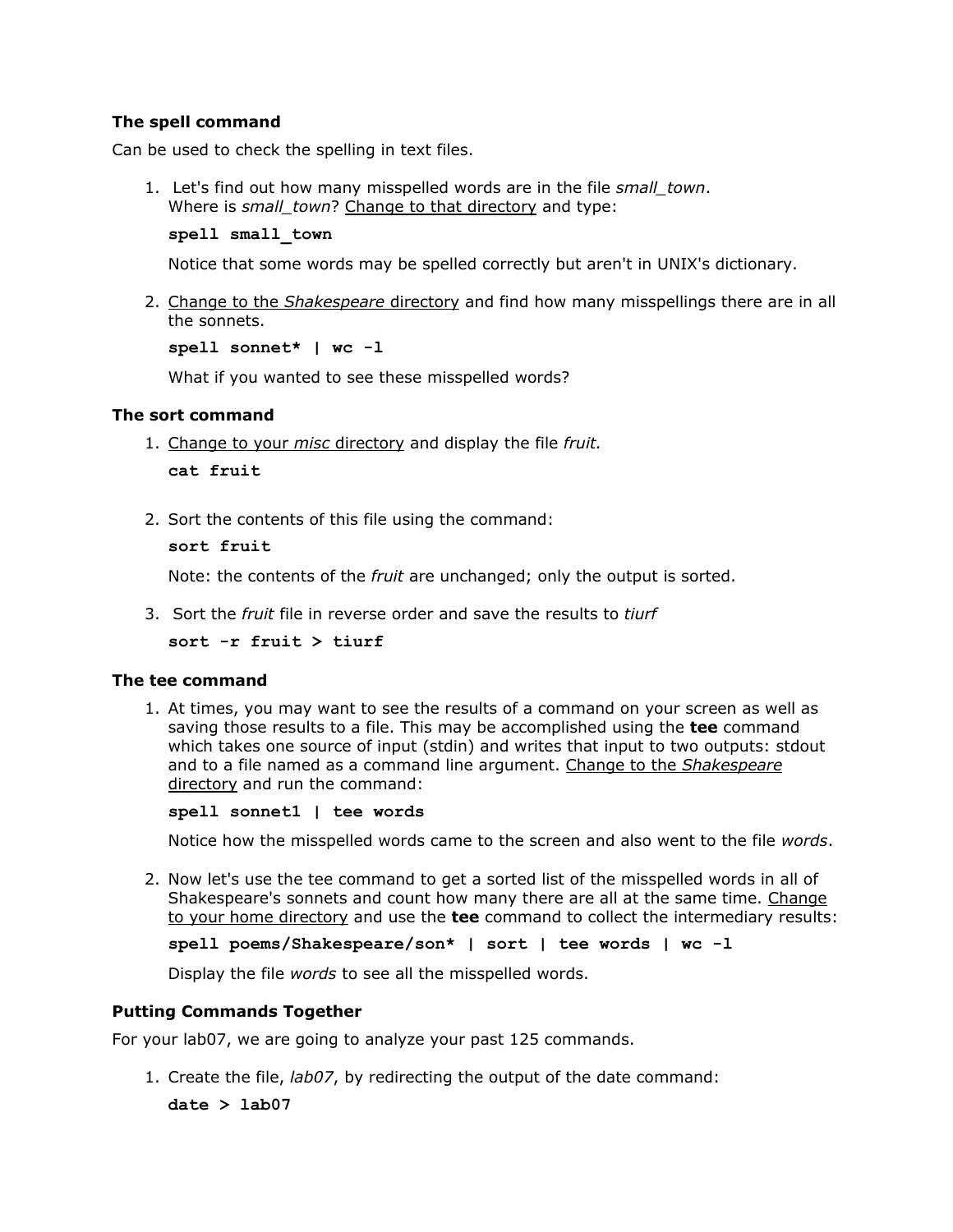2. Create a file that lists your past 125 commands:

**history 125 > cmds**

3. How many times have you used the **cd** command? Send the results to the file *lab07*: (Note: the following two lines represent two distinct commands.)

**echo -n "#Times I have used the cd command: " >> lab07 grep "cd" cmds | wc -l >> lab07**

Verify your results by displaying the file *lab07* to the screen.

- 4. Repeat step three but count the number of times you have used the **clear** command.
- 5. Repeat step three but count the number of times you have used the **grep** command.
- 6. Add the sorted list of misspelled words from Shakespeare's sonnets to your *lab07* file:

**cat words >> lab07**

7. Now tack on a list of all the files you own on opus in alphabetic order. First update your list of files with:

**find / -user \$LOGNAME > myfiles 2> /dev/null**

Sort the updated file, *myfiles* in dictionary order and append it to your lab file:

**sort -d myfiles >> lab07**

8. Add the commands you used in this lab to your *lab07* file:

**cat cmds >> lab07**

9. Review your *lab07* file:

**less lab07**

Do you see the date, the 3 command counts, the misspelled words, the files you own, and your last commands issued? If not you should repeat the steps above.

10. You are almost done with this lab. Congratulate yourself by mailing the banner message, GOOD WORK to your mailbox:

**banner Good Work | mail -s "Pat on the Back" \$LOGNAME**

Notice how the -s option to the **mail** command allows you to specify a subject for your message.